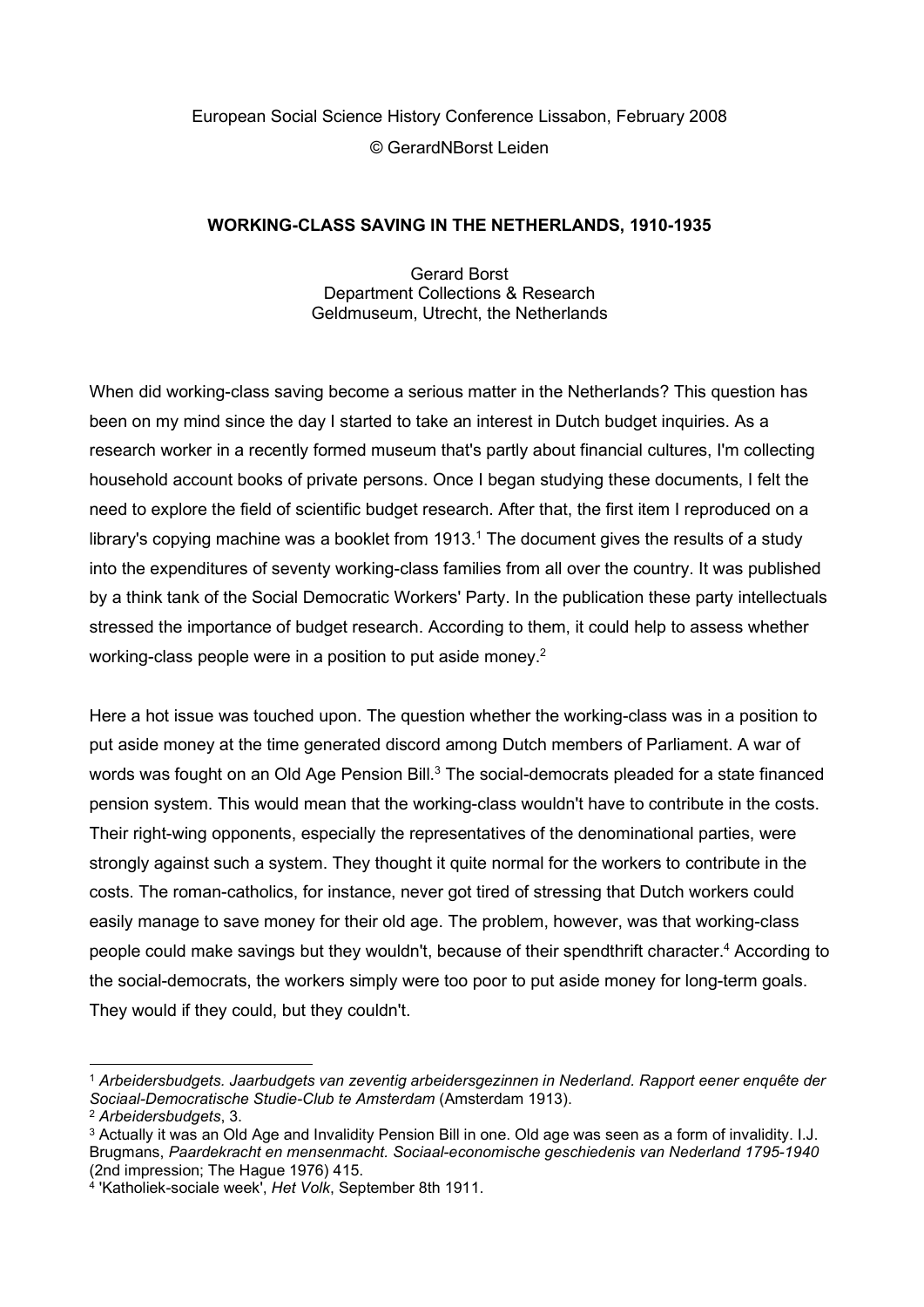At the beginning of 1911 the social-democratic point of view was put forward in their party's newspaper:

> Why do we offer resistance against contribution [of workers in the cost of a pension system]? It's because, as a rule, the wages of working men are insufficient to save for old age. This view is not contrary to the fact, that working men actually do save, that a lot of workers are depositors in a savings-bank. For working-class saving doesn't come down to a lasting deposit of a surplus of the earnings, that, year after year remains in a savings-bank until the moment arrives when earnings come to an end. Saving by working men always is a temporary matter. Workers put aside money, knowing that they soon will have to use it for urgent needs, for things that require a bigger expenditure at once, for things than can happen every day [...]. The purchase of a bigger peace of furniture or of clothes; the upbringing of the children; sickness or unemployment – it all makes savings melt away long before old age makes itself felt. [...] Indeed, savings are part of many working-class budgets, but the budgets themselves keep the workers from saving for old age and even from contributing in the cost of a pension system.<sup>5</sup>

Although the social-democrats admitted to the fact that a lot of workers managed to save, however small the amounts were, they also made it their business to tell the world that many workers weren't able to make savings at all. In the 1913 booklet the party intellectuals made sure to publish quotations from letters they recieved from men and women taking part in the inquiries into the expenditures. Working-class conditions are very hard indeed – that's the message. In parliamentary debates the social-democrats could cash in on that.

A letterwriter remarked:

I have a so-called steady job; never a day of absence; my wages were raised regularly these passed few years, and in my profession I'm not one of the poor devils; nor did we have the bad luck of getting ill or something of the kind. And yet, in spite of all this, we never managed to save a penny [the italics are mine, GB]. Thrift and economy only gave us life on a subsistence-level. Now, we've reached the point that, when calamities strike, we'll soon have to appeal to others for help. Some relieve we'll get from the union, but that won't be enough to keep away dire poverty.<sup>6</sup>

This stuff fascinated me. Having read the 1913 booklet and quite a few articles in the socialdemocrats' newspaper of the time, I promised myself to write my dissertation about working-class saving in the Netherlands. How did working-class saving emerge here and how did it evolve over time?

<sup>&</sup>lt;sup>5</sup> 'De sociale verzekering', Het Volk, March 18th 1911.

<sup>&</sup>lt;sup>6</sup> Arbeidersbudgets, 102. See also: 'Arbeiderszorgen', Het Volk, March 22nd 1913.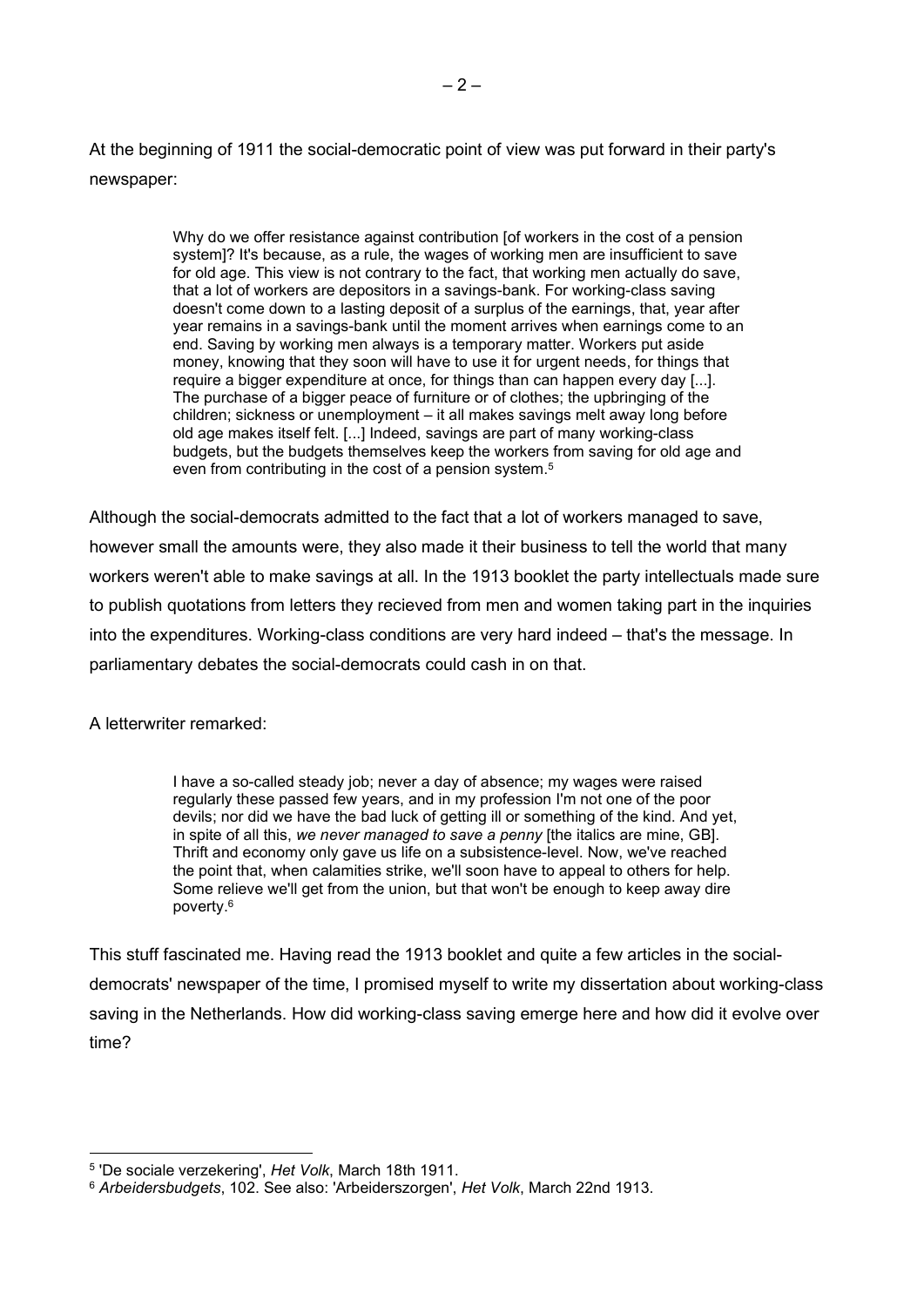The book will deal with the period 1870-1970. (In this paper, though, my focus will be on the years before 1940.) Data gathering will take place in the cities of Amsterdam and The Hague. Besides, I will visit the archives in regions where large concentrations of agricultural labourers were to be found. In doing so, I hope to keep the book from falling short on empirical findings.

But in the book I'll move on a theoretical level as well. (This paper, however, hardly touches upon theory.) My main concern will be to see in how far changes in working-class saving behaviour can be analysed adequately in terms of Norbert Elias's civilization theory.

Only recently I started visiting the Amsterdam Municipal Archive. In this paper I will show what I found out there about the popularity of saving by means of boxes in Amsterdam in the decades before World War II. I think it's likely that saving by means of boxes was a form of working-class saving.

Several historians have been interested in the topic of working-class saving in the Netherlands.<sup>7</sup> This isn't the right moment for calling them all in front of us. For the time being, however, one exception must be made.

## 1. A wheighty question

Among the historians I referred to is Mrs. Elles Bulder. In 1998 Bulder published a worth reading essay on saving through a savings-bank in the Netherlands.<sup>8</sup> Her focus is on the years 1881-1940. It is her empirical-based view that during this period most of the depositors in a savingsbank were working-class people.<sup>9</sup> What were they saving for? Falling short on empirical evidence here, Bulder assumes that the depositors mostly made savings to fulfil short-term needs. To be able to bridge periods of financial stringency seems to have been the most important motive

7 In chronological order: R.H. van der Voort, Sparen in de 19e eeuw. Onderzoek naar de werking van de Nutsspaarbank te 's-Gravenhage en de Leidsche Spaarbank (Master's thesis Economic History University Leiden, Leiden 1987); R.H. van der Voort and L.A. van Heijningen, Sparen in de negentiende eeuw (The Hague 1988); Elles Bulder, 'Working-class saving behaviour and old age in late nineteenth and early twentieth century Netherlands', Tinbergen Institute Research Bulletin 3 (1991) 3, 259-270; R.H. van der Voort, 'Sparen 1800-1890' in: J. van Gerwen and M.H.D. van Leeuwen ed., Studies over zekerheidsarrangementen. Risico's, risicobestrijding en verzekeringen in Nederland vanaf de Middeleeuwen (Amsterdam and The Hague 1998) 450-465; Elles Bulder, 'Sparen 1881-1940' in: J. van Gerwen and M.H.D. van Leeuwen ed., Studies over zekerheidsarrangementen. Risico's, risicobestrijding en verzekeringen in Nederland vanaf de Middeleeuwen (Amsterdam and The Hague 1998) 694-706; Joost van Genabeek, Met vereende kracht risico's verzacht. De plaats van onderlinge hulp binnen de negentiende-eeuwse particuliere regelingen van sociale zekerheid (Amsterdam 1999); Jacques van Gerwen, De ontluikende verzorgingsstaat: overheid, vakbonden, werkgevers, ziekenfondsen en verzekeringsmaatschappijen 1890- 1945 (The Hague and Amsterdam 2000); Marco H.D. van Leeuwen, De eenheidsstaat: onderlinges, armenzorg en commerciële verzekeraars 1800-1890 (The Hague and Amsterdam 2000); Joost Dankers, Jos van der Linden and Jozef Vos, Spaarbanken in Nederland. Ideeën en organisatie, 1817-1990 (Amsterdam 2001).

9 Bulder, 'Sparen', 705.

 $^8$  Elles Bulder, 'Sparen 1881-1940' in: J. van Gerwen and M.H.D. van Leeuwen ed., *Studies over* zekerheidsarrangementen. Risico's, risicobestrijding en verzekeringen in Nederland vanaf de Middeleeuwen (Amsterdam and The Hague 1998) 694-706.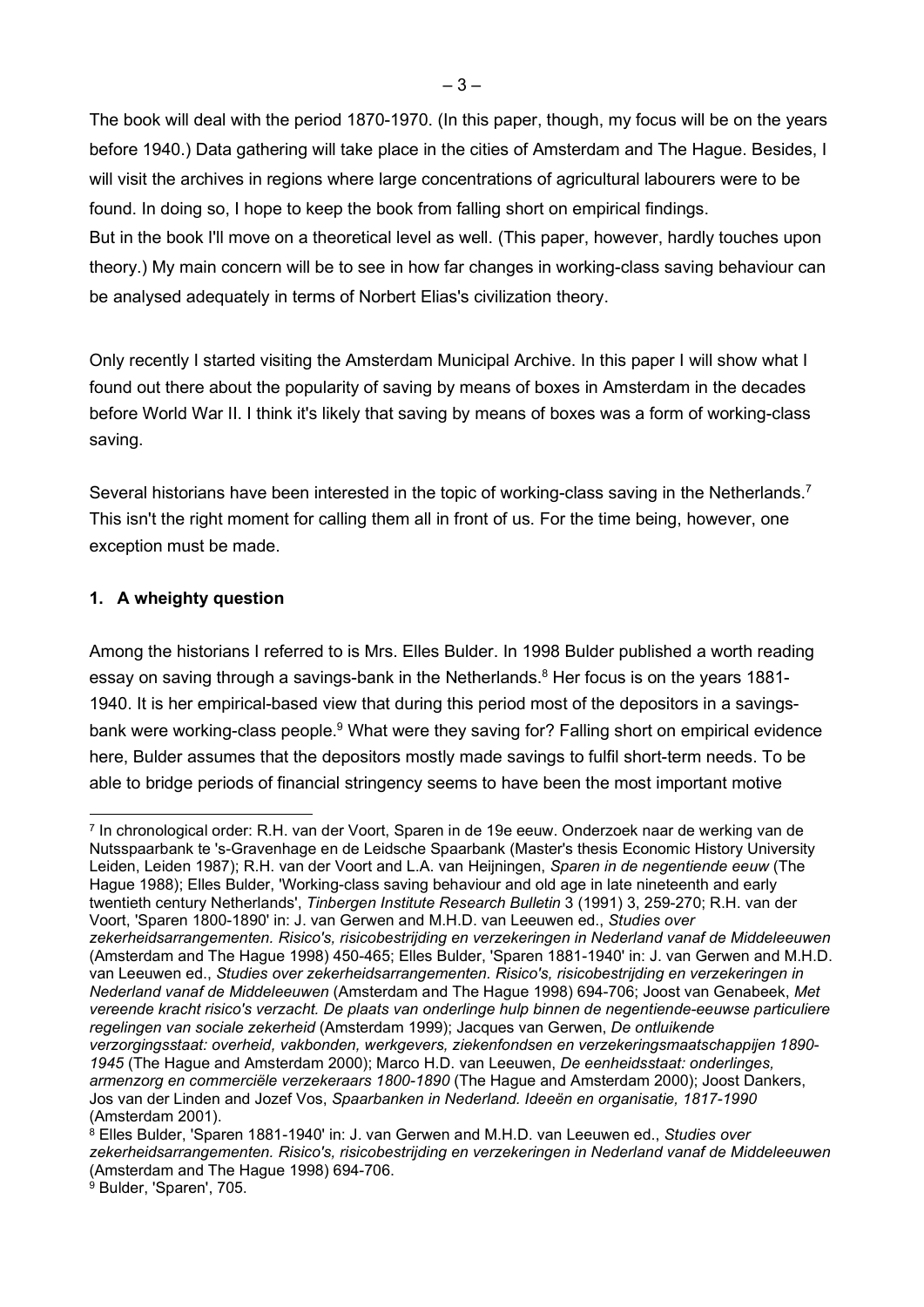underlying saving behaviour.<sup>10</sup> Secondary to that, working-class people saved in order to maintain a certain level of socially sanctioned behaviour. An example of this motive was the ambition to possess a Sunday suit.<sup>11</sup> The amounts working-class people brought in were small. In periods when money was tight they soon were used up.<sup>12</sup>

Although Bulder certainly sharpens our insight into working-class saving in the Netherlands, she leaves a wheighty question untouched. Most of the depositors were working-class people – that's all very well. But how many working-class people were depositors? Furthermore, Bulder almost completely seems to lack the notion that for getting a sound grasp of working-class saving it is necessary to take a close look at changes in working-class economic well-being. It is a wellknown fact that after World War I working-class people in the Netherlands had better times coming. Towards the end of the nineteen-twenties the average working man's purchasing power was twenty-five percent higher than before WW I.<sup>13</sup> What was the effect of this increase in economic well-being? Did saving through a savings-bank become considerably more widespread in the working-class than it had been in harder times? Or, to put it in another way, did the number of workers that became depositors grow significantly? In my dissertation this question won't be overlooked. And in this paper neither.

Did the increase in economic well-being effect working-class saving in the sense that the number of workers who became depositors in a savings-bank grew significantly? That – to be as precise as possible – is the question I devote my attention to. Looking for a beginning of the answer, I studied part of the archive of the Amsterdam Savings Bank.<sup>14</sup> In what follows, I present the results of my investigation.

These results concern a peculiar form of saving in the period 1910-1935, the saving of families using home savings-boxes they got from the Amsterdam Savings Bank. Section 3 of the paper deals with it in particular. I will argue that the families who deposited money by means of these boxes belonged to the working-class. Furthermore, the increase in popularity of this form of saving in the decades before World War II has my attention. In section 4 the paper is given the finishing touch. But first of all, of course, section 2, which is about changes in working-class economic well-being.

<sup>&</sup>lt;sup>10</sup> Ibidem. See also: Elles Bulder, 'Working-class saving behaviour and old age in late nineteenth and early twentieth century Netherlands', Tinbergen Institute Research Bulletin 3 (1991) 3, 261.

<sup>11</sup> Bulder, 'Sparen', 704. See also: Bulder, 'Working-class saving behaviour', 261.

<sup>12</sup> Bulder, 'Sparen', 700, 706.

<sup>13</sup> B. Bölger, 'De welstand van de arbeidersklasse in Nederland. Voordracht, gehouden in de vergadering van de Afdeeling voor Technische Economie van het Kon. Instituut van Ingenieurs op 18 Juni, 1927 te 's-Gravenhage', De Ingenieur, March 10th 1928, T.16; 'Loonen en loonsverhoudingen in Nederland. Het Ned. loonpeil aan de spits. 25 pCt hooger dan vóór den oorlog', Het Vaderland, June 7th 1929.

<sup>14</sup> Amsterdam Municipal Archive (AMA), no. 1431.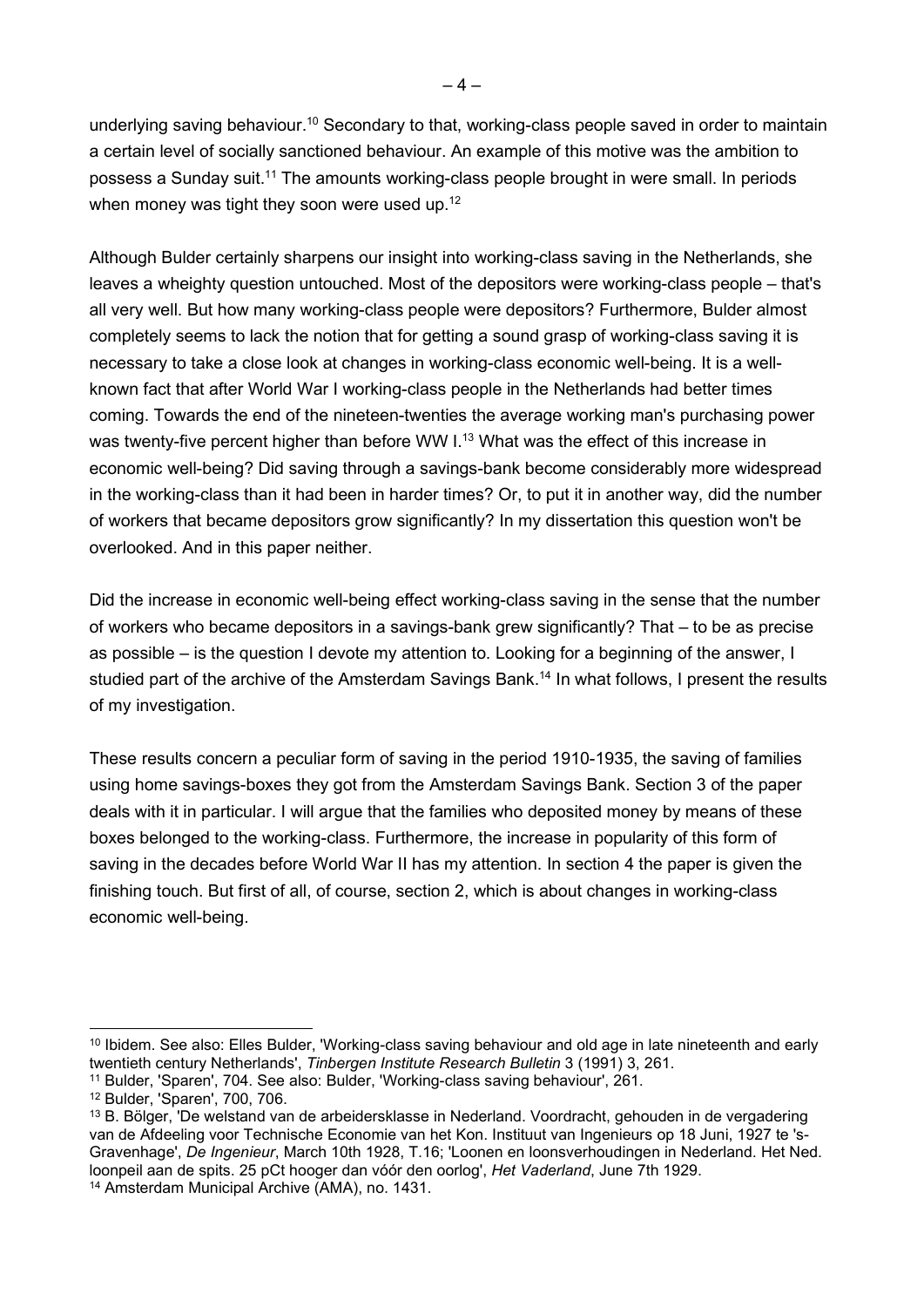### 2. Changes in working-class economic well-being

After World War I working-class people in the Netherlands had better times coming – that's what I said a while ago. Let's see if this is somewhere near the truth. To begin with: I'd like to move back in time a little bit. Let's look at some of the oldest working-class budgets that have survived. In doing so, we learn that round 1850 food constituted more than half of the family expenditures. The food expenditure percentage approximately amounted to  $58<sup>15</sup>$  This means, that the working-class families of the time really were poor.<sup>16</sup> After the rent had been paid, little was left over to pursue the fulfilment of other needs. There could be no thinking of putting aside money for future use.

Economic hard times lasted into the early 1870's. Then things started to change. In the decades to follow working-class financial circumstances grew a bit brighter. By the time it was 1910 working-class people's disposable income had risen to the extent that no longer more than half of it was spent on food. The average working-class family was not as poor as it had been in 1850. Let me put it more accurately: in sixty years' time the food expenditure percentage had dropped from 58 to 48 (in the Dutch cities, that is; in the country, so far, it had refused to go under fifty).<sup>17</sup> The decrease in poverty went hand in hand with an increase in working-class people's ability to put aside money: quite a few already had a savings-account at the savings-bank, as even the Dutch social-democrats had to admit.

In 1910 the world was only four years away from the Great War, that jeopardized working-class economic well-being. In Table 1 we can see how – at least in Amsterdam – towards the end of the war the food expenditure percentage was above fifty again.<sup>18</sup>

<sup>&</sup>lt;sup>15</sup> Jan Luiten van Zanden and Arthur van Riel, Nederland 1780-1914. Staat, instituties en economische ontwikkeling (Amsterdam 2000) 355.

 $16$  The poorer a family is the greater the proportion of total expenditure on food – this is the law formulated by the German-born statistician Ernst Engel (1821-1896).

<sup>&</sup>lt;sup>17</sup> Van Zanden and Van Riel, Nederland, 355.

<sup>&</sup>lt;sup>18</sup> This table is borrowed from Van der Goot: Willemien Hendrika van der Goot, De besteding van het inkomen. Het indexcijfer van de kosten van levensonderhoud (The Hague 1930), Statistical appendices, Table E. See p. 93 of the book for more details on Table E. The 1934-'35 data were added by me. The figures rely upon the budgets no. 4, 19, 37, 43, 46, 66, 92 , 115, 119, 133, 154, 181, 192, 208 and 246 in Inkomsten, uitgaven, verbruik en physiologische waarde van de voeding van 184 gezinnen uit verschillende kringen der bevolking gedurende de periode 1 Maart 1934–28 Februari 1935. Bureau van Statistiek der Gemeente Amsterdam (Amsterdam 1941).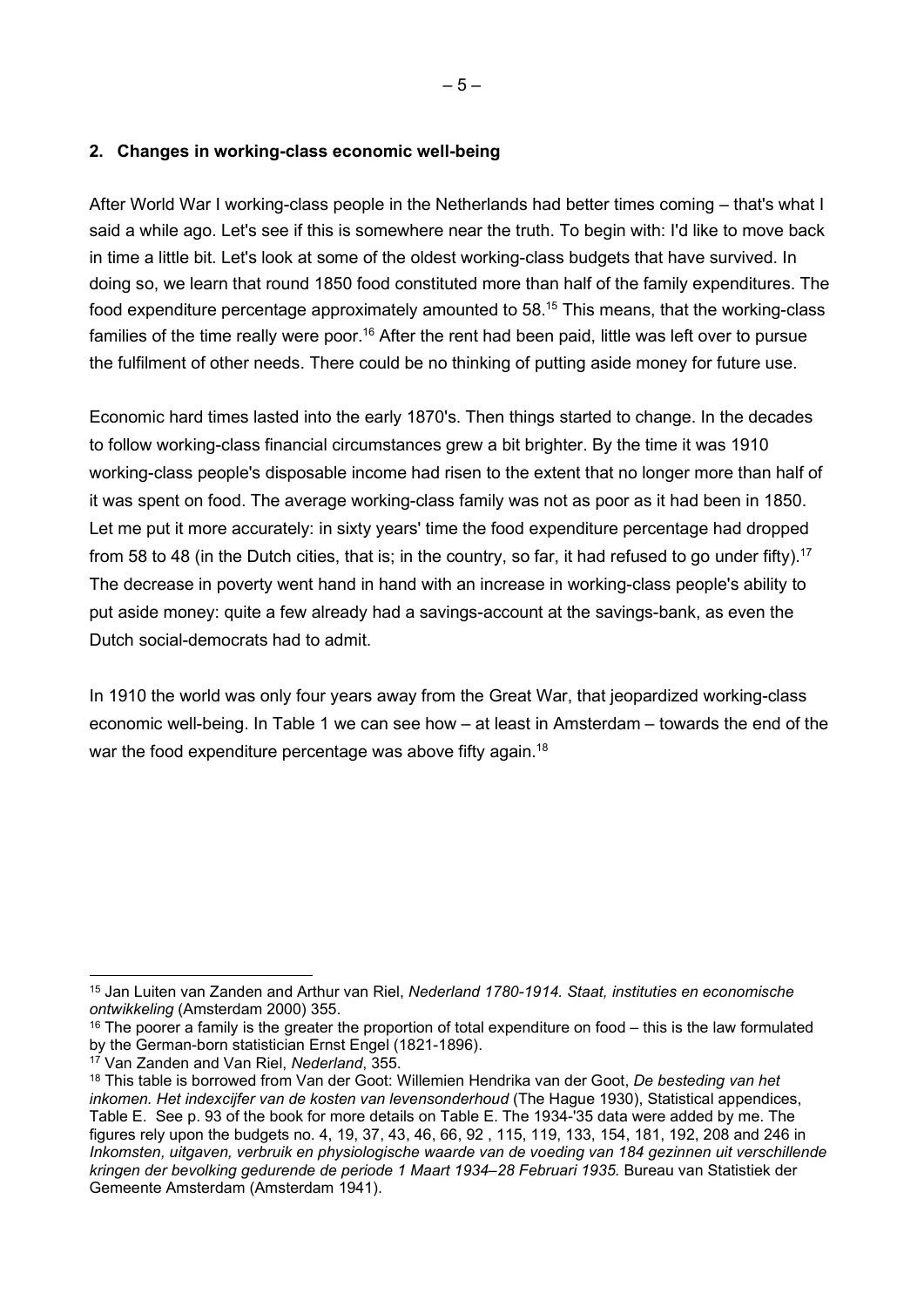| Percentages of total expenditures |            |            |            |          |            |            |            |                       |                       |  |
|-----------------------------------|------------|------------|------------|----------|------------|------------|------------|-----------------------|-----------------------|--|
|                                   | 4 weeks of | march 1917 | march 1918 | dec 1918 | march 1919 | march 1920 | march 1922 | 4 weeks of<br>1923-24 | 4 weeks of<br>1934-35 |  |
|                                   | 1910-11    |            |            |          |            |            |            |                       |                       |  |
| Food                              | 47.2       | 53.1       | 53.8       | 55.1     | 54.9       | 50.6       | 51.2       | 45.3                  | 38.5                  |  |
| Clothes, shoes                    | 12.4       | 6.6        | 9.0        | 7.7      | 8.2        | 18.5       | 12.0       | 9.5                   | 7.2                   |  |
| House-rent                        | 16.1       | 14.2       | 12.0       | 10.9     | 10.3       | 7.1        | 9.2        | 11.6                  | 18.1                  |  |
| Light, fuel                       | 6.3        | 8.4        | 8.1        | 5.8      | 7.6        | 6.0        | 6.8        | 6.6                   | 5.2                   |  |
| Other                             | 18.0       | 17.7       | 17.1       | 20.5     | 19.0       | 17.8       | 20.8       | 27.0                  | 31.0                  |  |
| Total                             | 100.0      | 100.0      | 100.0      | 100.0    | 100.0      | 100.0      | 100.0      | 100.0                 | 100.0                 |  |
| $N =$                             | 23         | 32         | 31         | 27       | 32         | 23         | 22         | 15                    | 15                    |  |

Table 1 Group of Amsterdam working-class families: their budgets in 1917–1922 compared with similar budgets in 1910-11, 1923-24, and 1934-35

Once more using the food expenditure percentage as a measure of economic well-being, we see things getting a whole lot better after the beginning of the 1920's. That marked a real turn of the tiding. The percentage dropped from 51 in 1922 to 38 in 1935. Working-class people were going to be better off than ever before. What effect did the economic good times have on the workingclass propensity to save? This question gives me the opportunity to present what I found out about saving by means of boxes in Amsterdam.

#### 3. Saving by means of boxes in Amsterdam, 1910-1935

In 1907 the Amsterdam Savings Bank started distributing home savings-boxes.<sup>19</sup> I will enlarge upon this in a little while. First, a few general remarks on the Amsterdam Savings Bank. The Amsterdam Savings Bank had been established in 1848. It was one of the two really noteworthy institutions facilitating saving in the national capital of Holland, the other one being the 'Rijkspostspaarbank' (RPS).<sup>20</sup>

During the years under study the Amsterdam Savings Bank went through a process of growth. At the beginning of the period the bank consisted of a head-office and six area-offices. At the end of the period fifteen area-offices were operating. Four of the nine new area-offices had been

<sup>19</sup> Amsterdam Savings Bank Annual Report 1907 (Amsterdam 1908). Amsterdam Municipal Archive (AMA), no. 1431: 251.

 $20$  The RPS was the National Savings Bank. Established in 1881 after the British example, it was attached to the post-office.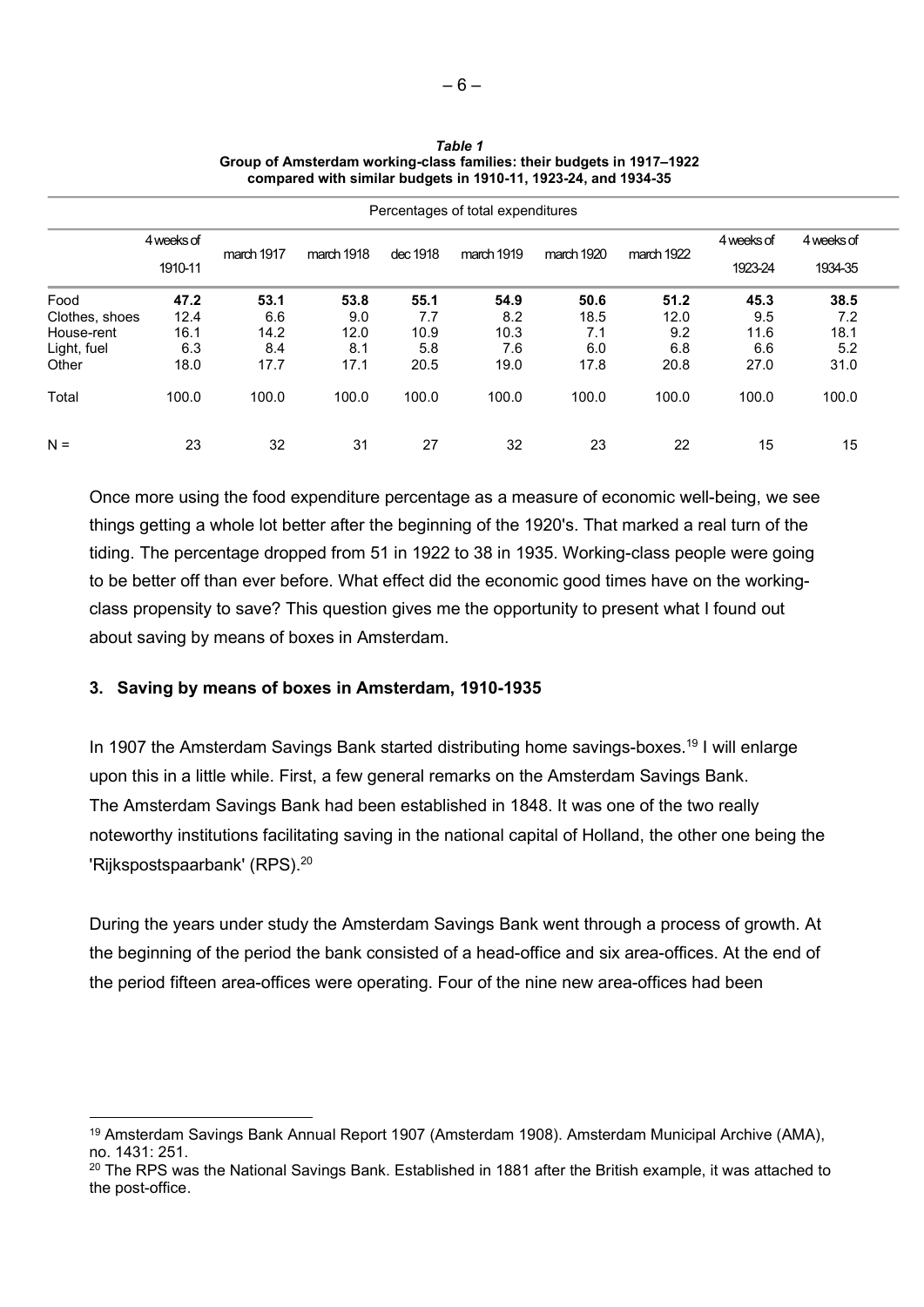established in the second part of 1920's.<sup>21</sup> Three of these four were operating in real workingclass quarters.

In 1907 home savings-boxes weren't a new thing. Their origin was American, and Czech and Norwegian savings-banks already had proved them to be successful tools for saving too. These boxes even weren't a new thing in the Netherlands: in 1906 a savings-bank in the city of Groningen had started distributing them.<sup>22</sup>

When introducing the boxes, the Amsterdam Savings Bank had the smallest of savers in mind, people who wanted to be in the position to let the very small amounts they were putting aside grow to a bigger amount without them having to visit a bank-office all the time. The boxes were rented for free. The savings-bank held the key. The boxes were opened at the bank-offices. Their contents were added to the corresponding savings-books. $23$ 

What was the social position of the Amsterdam inhabitants who put this form of saving into practice? Available data strongly suggest that they were working-class people. It's a fact that round about 1910 working-class people already were savers at the Amsterdam Savings Bank. At that time the savings-bank itself was eager to get a clear picture of the persons who started depositing money. In the Annual Reports on 1910 and 1911 tables were published, based on the banks' administration and a recent occupational census.<sup>24</sup> From them we learn that in both years the percentage of persons belonging to the working-class among the new depositors approximately amounted to sixty.

In the Annual Reports that followed, information of similar kind failed to come. Yet, there is no reason to believe the picture changed in later years. And it simply cannot be imagined that when the bank-managers spoke of 'the smallest of the banks' savers' they were referring to persons other than these belonging to the working-class.

From now on, then, saving by means of home savings-boxes is marked as a form of workingclass saving. Was it any popular? O yes, it certainly was. And its popularity tended to grow over time, as we can see in the following graph. $25$ 

– 7 –

<sup>&</sup>lt;sup>21</sup> M.H. Verrijn Stuart, Spaarbank voor de Stad Amsterdam 1848-1948 (Amsterdam 1948), Appendix 9. In the Annual Reports the years 1925-1930 are marked as successful: Amsterdam Savings Bank Annual Reports 1925-1930 (Amsterdam 1926-1931). AMA, no. 1431: 253-254.

<sup>22</sup> Verrijn Stuart, Spaarbank, 76.

<sup>23</sup> Ibidem.

<sup>&</sup>lt;sup>24</sup> Amsterdam Savings Bank Annual Reports 1910-1911 (Amsterdam 1911-1912). AMA, no. 1431: 252. <sup>25</sup> This graph is based on figures from: Amsterdam Savings Bank Annual Reports 1910-1939 (Amsterdam 1911-1940). AMA, no. 1431: 252-254.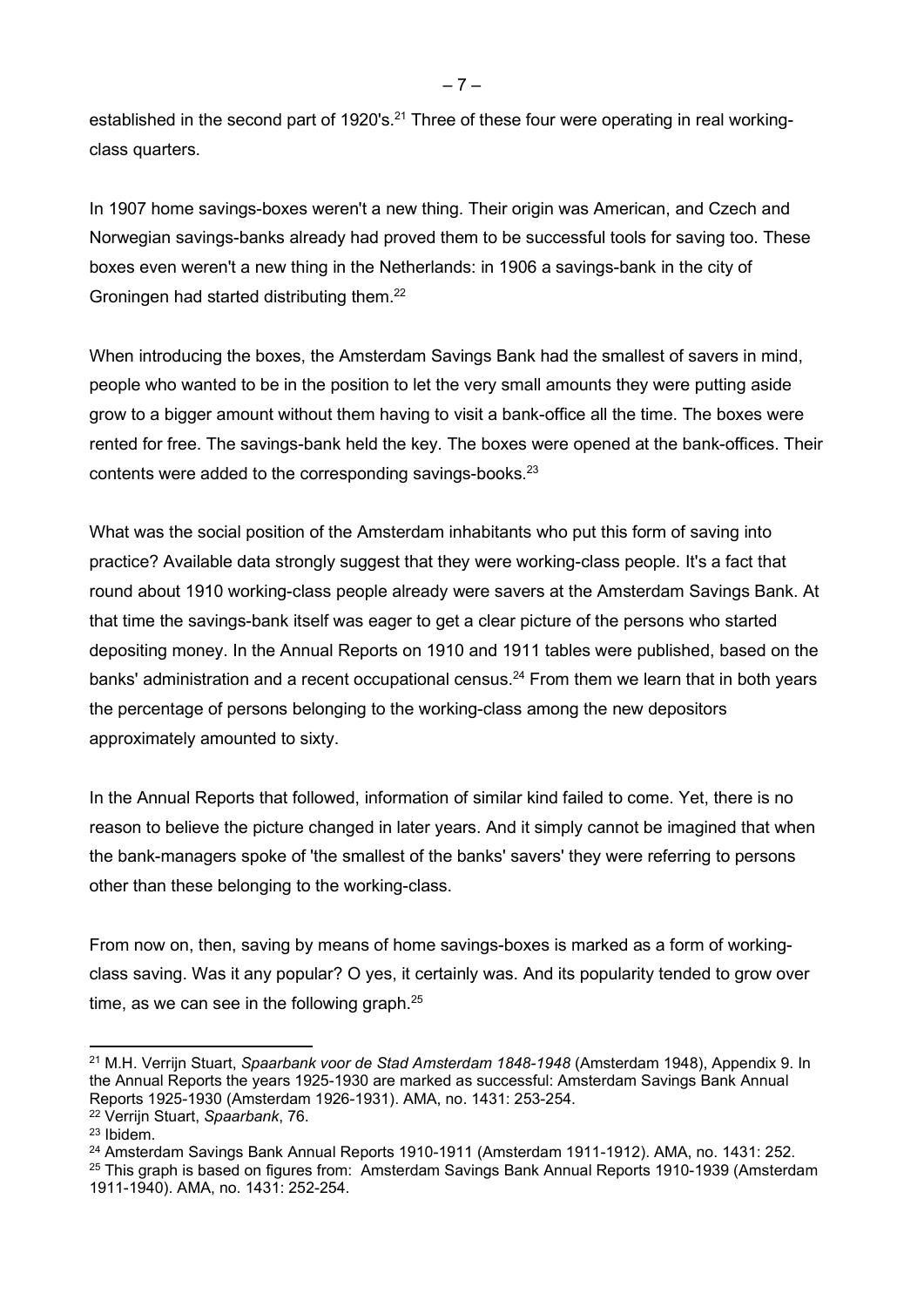

#### Amsterdam Savings Bank: saving with home savings-boxes, 1910-1935

For the time being, the thick red line is the one we want to look at. It represents the number of box-holders who in the years 1910-1935 actually deposited money in the Amsterdam Savings Bank. If one thing catches the eye, it is the line steeply sloping upwards with regard to the second part of the 1920's. Up to 1926 the number of box-holders who actualy deposited never was above 2000. And then in five years' time their number almost trippled. The second part of the 1920's also was the time that the real wages in the Netherlands had a strong tendency to grow. I think, we can safely assume an empirical correlation. That there indeed is such a correlation, becomes the more clear when we look at the graph again, in which the real wages line is included too (in blue).

The conclusion is permitted that in the second part of the 1920's saving became considerably more widespread in the working-class. 'At least in Amsterdam,' I make haste to add. Whether the conclusion holds water as regards to the Netherlands in general, remains to be seen. A lot of research still has to be undertaken.

Once again: working-class saving was – relatively spoken – booming in Amsterdam in the second part of the 1920's. Working-class people certainly had not kept away from the savings-bank in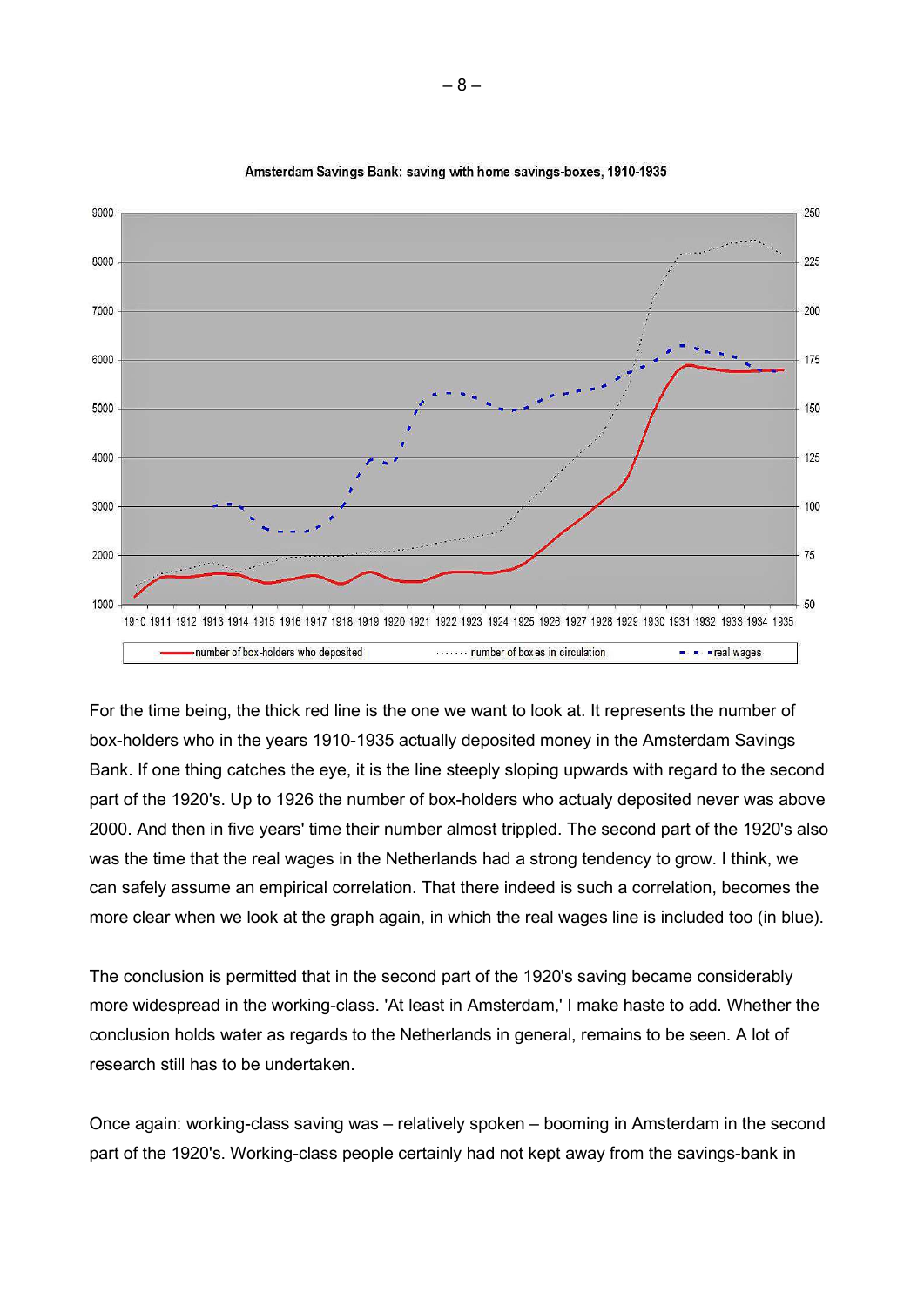foregoing years, but it needed a substantial increase in economic well-being to make the number of active depositors grow significantly, to make working-class saving a real serious matter.

## 4. To conclude

'Do their budgets permit working-class people to save?' On the 20th of February, 1913 this question was raised by a Dutch member of Parliament. The House of Commons was debating on the Old Age Pension Bill mentioned on the first page of this paper. The MP was a socialdemocrat, a politician with an unpronounceable name (for those who are not from Holland): Duys. In this last section of the paper I'd like to dwell on this man's performance in the parliamentary debate. In doing so, I'll have the change to return to the social-democrats' point of view on the theme 'workers and their ability/willingness to save'.

Duys's answer to his own question was a clear 'No'. He said he new his opponents were of another opinion:

> In the roman-catholic periodical Voorhoede a lady said workers surely were able to save. Working-class women simply had to put aside five cents a week. Then they'd have fl. 18.20 a year and fl. 182 in ten years. That was a fair sum for bad days ahead. But a mother of a family from the northern part of the Netherlands told the lady in a next issue that with fl. 9 a week, the usual pay in the northern part, it was out of the question to save a penny.<sup>26</sup>

Duys must have known that quite a few workers at the time actually already were savers. But it was politically expedient to him to point at the many who weren't that fortunate. Working-class people were to poor to save – that was the message that came in the most handy.

No doubt, Duys's speech pleased his political associates. The roman-catholic lady Duys was referring to must have been a joke in social-democratic circles. She wanted to educate workingclass people, stimulate thrift among them. Educators like that could count on a strong dosis of social-democratic aversion.<sup>27</sup> There were better things to do. A class-struggle had to be fought against a treacherous enemy that prevented the workers from getting higher wages. That struggle was all that mattered. As soon as it was successful, workers automatically would become savers.

Roman-catholic politicians thought otherwise. In their circles the conservative image of man was predominant. Workers are of a spendthrift nature. The one who thinks that working-class people –

<sup>&</sup>lt;sup>26</sup> 'Kamerkroniek. Vergadering van 20 Februari. Invaliditeits- en ouderdomsverzekering', Het Volk, February 21st 1913.

<sup>&</sup>lt;sup>27</sup> 'De katholieke huismoeder', Het Volk, April 9th 1911.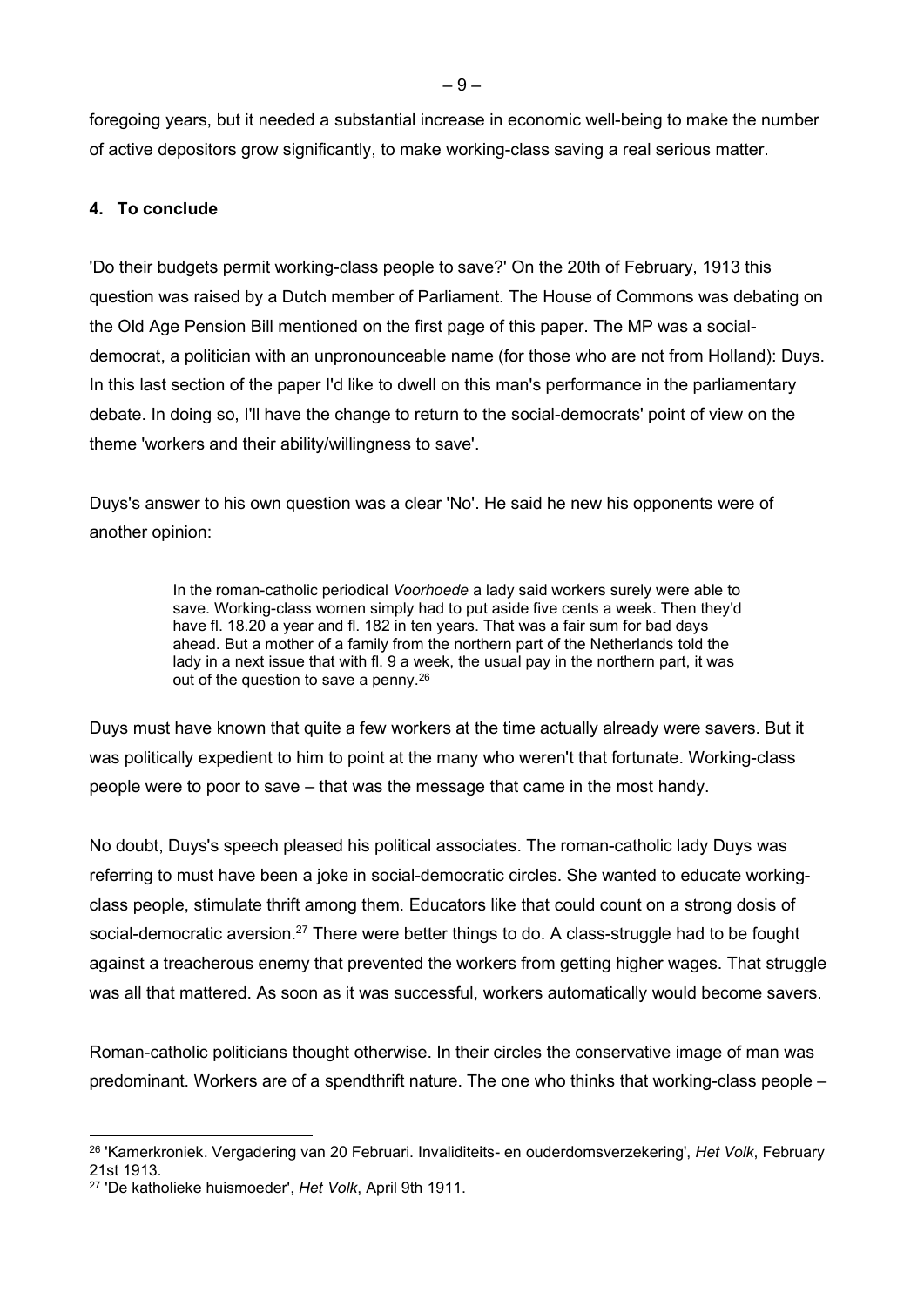as soon as they are better off – will start to save of their own accord, is a stargazer. They only will be savers if they get educated to have a thrifty lifestyle.

This point of view was put forward in a lecture by the roman-catholic member of Parliament Koolen.<sup>28</sup> The lecture was held in 1911, during the celebration of the twentieth anniversary of Pope Leo XIII's Rerum Novarum. This encyclical letter urged statesmen and employers to stimulate working-class saving.<sup>29</sup> Its authority in roman-catholic circles, of course, was unchallenged.

So the roman-catholic MP had his doubts about the working-class's willingness to put aside money for future use. Ten years after Koolen's lecture the Tilburgian correspondent of the romancatholic daily Het Centrum had his doubts too:

> It came to our attention that in this here town public drunkenness increases. It's hard to say what the cause is. But it would be annoying if it was on account of the working-class's higher wages. Don't working-class people know how to deal with money? It looks that way. Their lack of thrift suggests they're careless for the future. If all this is true, actions for higher wages better remain in abeyance. We hope the police to adopt stern measures.<sup>30</sup>

In this last section of the paper two points of view were compared one against another. Now I'd like to present them in a somewhat paraphrased way.

In the eyes of the social-democrats an increase in economic well-being was a sufficient precondition for working-class saving to grow. Working-class people didn't have to undergo a change in their culture. The roman-catholics said 'Sorry, but they do need a change of culture'. An increased economic well-being will only help if working-class people can be persuaded to confirm to values that originally weren't theirs. If this can't be done, an increase in economic well-being only leads to more dissoluteness.

Which of the two views is the most in accordance with the facts? I think, my empirical findings seduce me to take the social-democrats' side. Working-class saving, in the twentieth century never totally missing, soon became widespread when the economic good times came. If the Dutch working-class has ever undergone a change of culture it must have been before 1900.

<sup>&</sup>lt;sup>28</sup> 'Katholiek-sociale week', Het Volk, September 8th 1911.

<sup>&</sup>lt;sup>29</sup> 'Van nieuwe dingen... die uitbleven!', Het Volk, May 15th 1911.

<sup>&</sup>lt;sup>30</sup> 'Plaatselijke berichten', Het Centrum, March 10th 1920.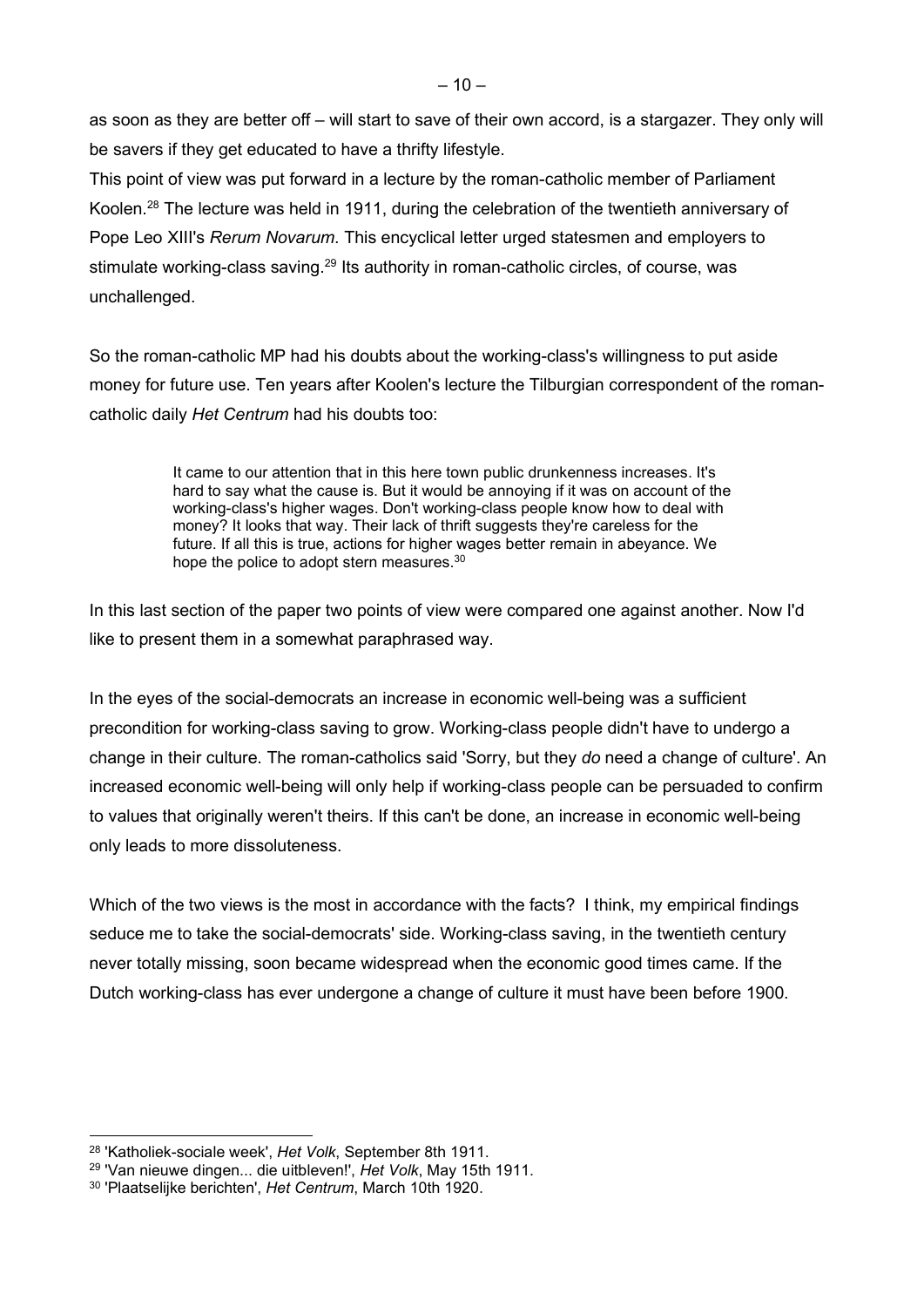The controversy between social-democrats and roman-catholics, as described in this paper, must have had counterparts in other countries. I haven't looked into that matter yet. So I'm open for suggestions.